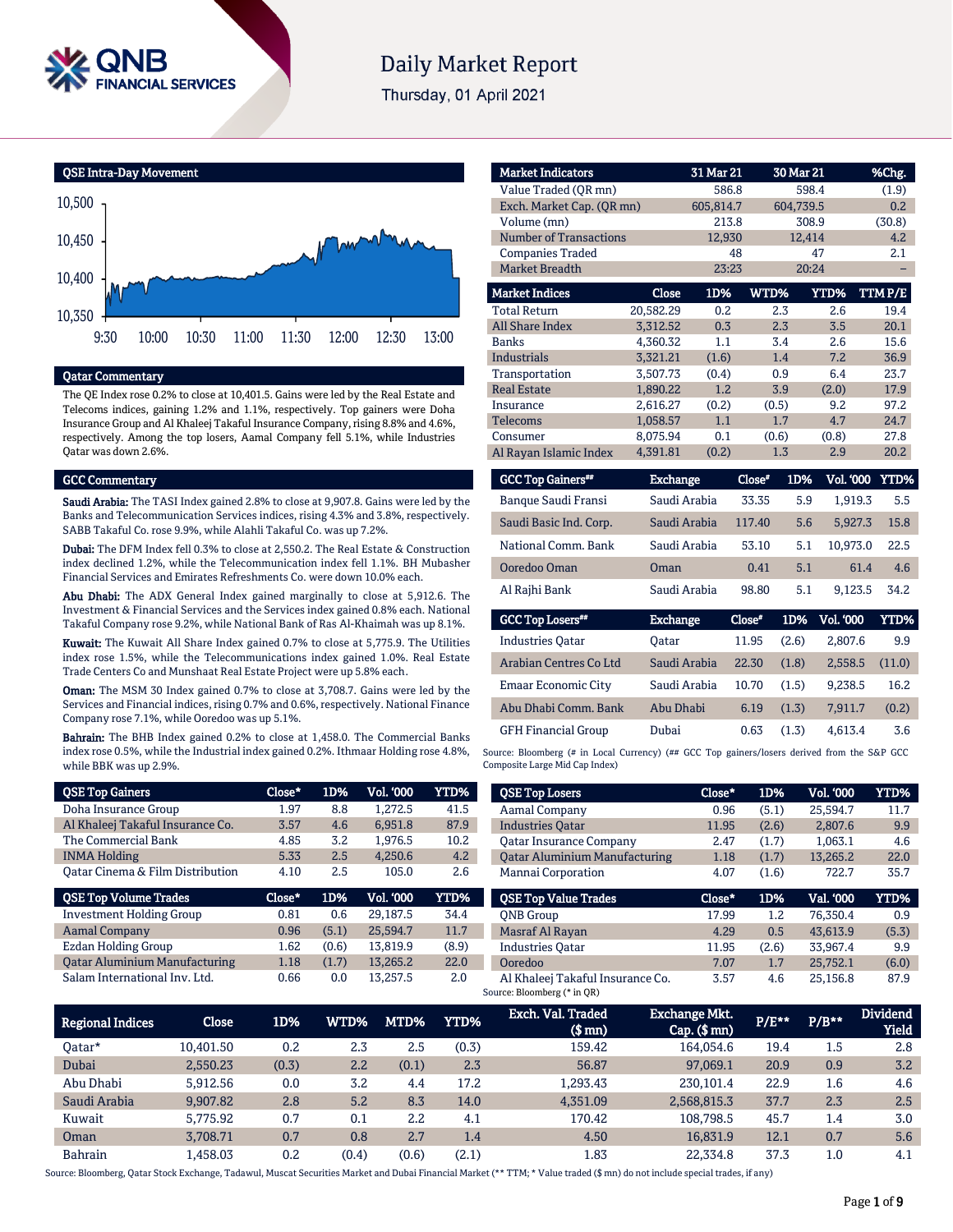#### Qatar Market Commentary

- The QE Index rose 0.2% to close at 10,401.5. The Real Estate and Telecoms indices led the gains. The index rose on the back of buying support from Foreign shareholders despite selling pressure from Qatari, GCC and Arab shareholders.
- Doha Insurance Group and Al Khaleej Takaful Insurance Company were the top gainers, rising 8.8% and 4.6%, respectively. Among the top losers, Aamal Company fell 5.1%, while Industries Qatar was down 2.6%.
- Volume of shares traded on Wednesday fell by 30.8% to 213.8mn from 308.9mn on Tuesday. Further, as compared to the 30-day moving average of 241.3mn, volume for the day was 11.4% lower. Investment Holding Group and Aamal Company were the most active stocks, contributing 13.7% and 12.0% to the total volume, respectively.

| <b>Overall Activity</b>        | Buy %* | Sell %* | Net (QR)        |
|--------------------------------|--------|---------|-----------------|
| Qatari Individuals             | 35.92% | 42.99%  | (41,510,454.8)  |
| <b>Oatari Institutions</b>     | 16.84% | 16.77%  | 412,049.6       |
| Oatari                         | 52.76% | 59.76%  | (41,098,405.2)  |
| <b>GCC</b> Individuals         | 1.33%  | 2.21%   | (5, 119, 388.8) |
| <b>GCC</b> Institutions        | 1.56%  | 4.96%   | (19,918,539.1)  |
| <b>GCC</b>                     | 2.90%  | 7.16%   | (25,037,927.9)  |
| Arab Individuals               | 10.35% | 12.28%  | (11,337,089.2)  |
| <b>Arab Institutions</b>       |        |         |                 |
| Arab                           | 10.35% | 12.28%  | (11,337,089.2)  |
| <b>Foreigners Individuals</b>  | 2.45%  | 2.87%   | (2,467,493.7)   |
| <b>Foreigners Institutions</b> | 31.55% | 17.93%  | 79,940,916.0    |
| <b>Foreigners</b>              | 34.00% | 20.80%  | 77,473,422.4    |

Source: Qatar Stock Exchange (\*as a % of traded value)

#### Earnings Releases, Global Economic Data and Earnings Calendar

#### Earnings Releases

| Company                                 | Market.      | Currencv  | Revenue (mn)<br>402020 | % Change<br>YoY | Operating Profit<br>$(mn)$ 102021 | % Change<br>YoY | <b>Net Profit</b><br>$(mn)$ 102021 | % Change<br>YoY |
|-----------------------------------------|--------------|-----------|------------------------|-----------------|-----------------------------------|-----------------|------------------------------------|-----------------|
| National Building and<br>Marketing Co.* | Saudi Arabia | <b>SR</b> | 205.0                  | 20.0%           | 14.8                              | 15.3%           | 23.3                               | 274.8%          |
| Kingdom Holding Co.*                    | Saudi Arabia | <b>SR</b> | 1.029.5                | $-46.6%$        | (930.5)                           | N/A             | (1,466.8)                          | N/A             |

Source: Company data, DFM, ADX, MSM, TASI, BHB. (\*Financial for FY2020)

#### Global Economic Data

| <b>Date</b> | Market    | <b>Source</b>                           | <b>Indicator</b>                 | Period | Actual  | <b>Consensus</b> | <b>Previous</b> |
|-------------|-----------|-----------------------------------------|----------------------------------|--------|---------|------------------|-----------------|
| 03/31       | <b>US</b> | Mortgage Bankers Association            | <b>MBA Mortgage Applications</b> | 26-Mar | $-2.2%$ | -                | $-2.5%$         |
| 03/31       | <b>UK</b> | UK Office for National Statistics       | GDP QoQ                          | 402020 | 1.3%    | 1.0%             | 1.0%            |
| 03/31       | UK        | UK Office for National Statistics       | <b>GDP YoY</b>                   | 402020 | $-7.3%$ | $-7.8%$          | $-7.8%$         |
| 03/31       | <b>EU</b> | Eurostat                                | <b>CPI MoM</b>                   | Mar    | 0.9%    | 1.0%             | 0.2%            |
| 03/31       | France    | <b>INSEE National Statistics Office</b> | PPI MoM                          | Feb    | 0.8%    | -                | 1.2%            |
| 03/31       | France    | <b>INSEE National Statistics Office</b> | PPI YoY                          | Feb    | 1.8%    | -                | 0.4%            |
| 03/31       | France    | <b>INSEE National Statistics Office</b> | <b>CPI MoM</b>                   | Mar    | 0.6%    | 0.7%             | 0.0%            |
| 03/31       | France    | <b>INSEE National Statistics Office</b> | <b>CPI YoY</b>                   | Mar    | 1.1%    | 1.2%             | 0.6%            |
| 03/31       | China     | China Federation of Logistics           | Non-manufacturing PMI            | Mar    | 56.3    | 52               | 51.4            |
| 03/31       | China     | <b>China Federation of Logistics</b>    | <b>Manufacturing PMI</b>         | Mar    | 51.9    | 51.2             | 50.6            |
| 03/31       | China     | <b>ERROR</b>                            | Composite PMI                    | Mar    | 55.3    | -                | 51.6            |

Source: Bloomberg (s.a. = seasonally adjusted; n.s.a. = non-seasonally adjusted; w.d.a. = working day adjusted)

#### Earnings Calendar

| <b>Tickers</b> | <b>Company Name</b>                  | Date of reporting 1Q2021 results | No. of days remaining | <b>Status</b> |
|----------------|--------------------------------------|----------------------------------|-----------------------|---------------|
| ONCD           | <b>Oatar National Cement Company</b> | $07$ -Apr-21                     | 6                     | Due           |
| <b>QIBK</b>    | <b>Oatar Islamic Bank</b>            | $11$ -Apr-21                     | 10                    | Due           |
| <b>ONBK</b>    | <b>ONB</b> Group                     | $11-Apr-21$                      | 10                    | Due           |
| <b>OFLS</b>    | <b>Qatar Fuel Company</b>            | 14-Apr-21                        | 13                    | Due           |
| <b>MARK</b>    | Masraf Al Rayan                      | 19-Apr-21                        | 18                    | Due           |
| <b>ABOK</b>    | Ahli Bank                            | $20$ -Apr-21                     | 19                    | Due           |
| <b>UDCD</b>    | United Development Company           | $21$ -Apr-21                     | 20                    | Due           |
| <b>OIGD</b>    | <b>Oatari Investors Group</b>        | $21$ -Apr-21                     | 20                    | Due           |
| <b>DHBK</b>    | Doha Bank                            | 28-Apr-21                        | 27                    | Due           |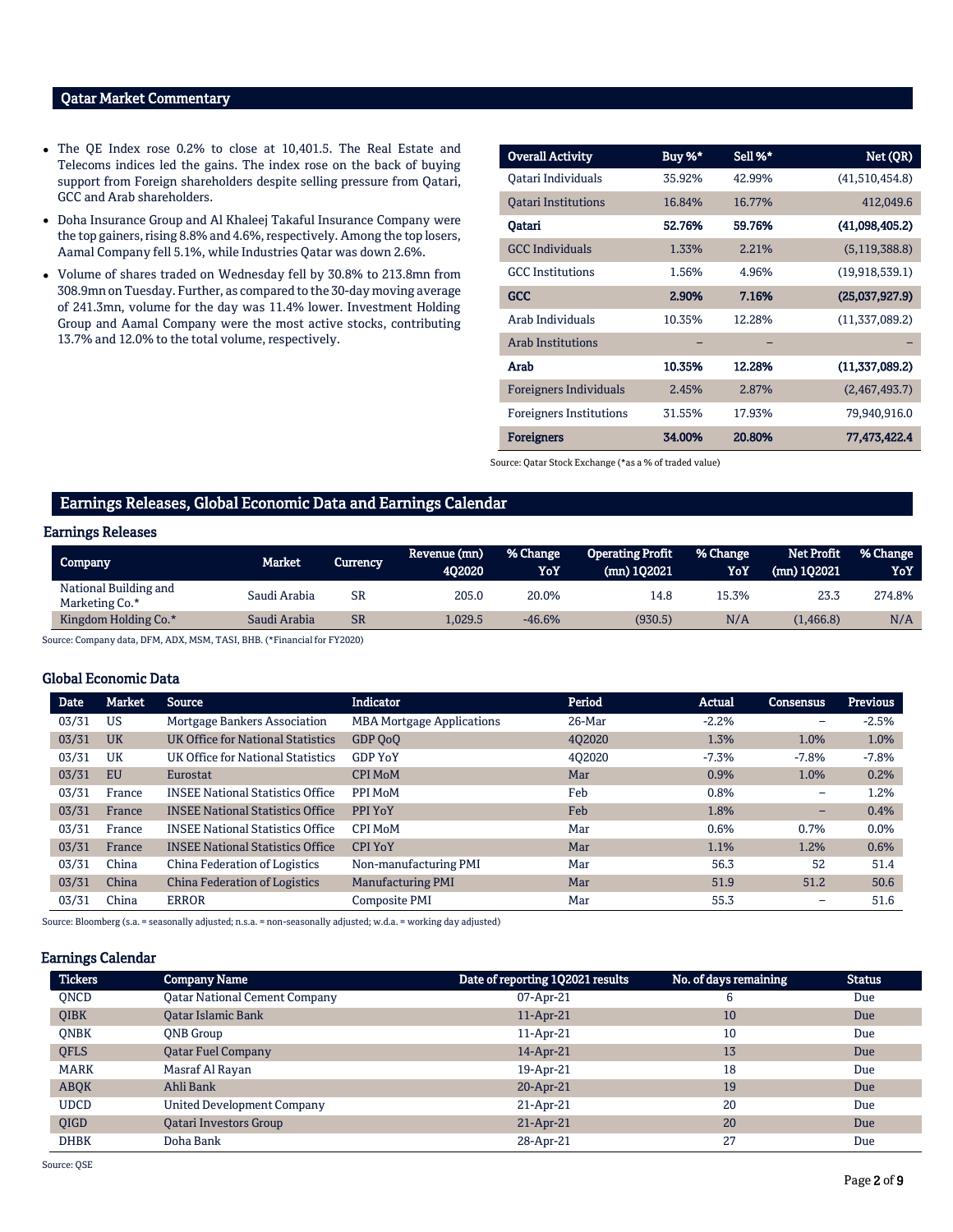#### Qatar

- The semi-annual review results for all QSE indices will be effective from today – Qatar Stock Exchange (QSE) announced that the review results for all QSE indices will be effective from April 1, 2021. (QSE)
- QISI to disclose its 1Q2021 financial results on April 28 Qatar Islamic Insurance Group (QISI) discloses its financial statement for the period ending March 31, 2021 on April 28, 2021. (QSE)
- OGMD holds its EGM Oatari German Company for Medical Devices (QGMD) disclosed the quorum of the Extraordinary General Assembly meeting (EGM) that was held at company headquarter in its reserved appointment Electronically on March 31, 2021 at 3:30 pm and QGMD shareholders approved the recommendation of the Board of Directors to continue the work of the company despite the accumulated losses reached more than half of its capital. (QSE)
- AKHI announces the date of dividend distribution Al Khaleej Takaful Insurance Company (AKHI) announced to the shareholders of the company, at the end of the trading session on March 28, 2021, that dividends will be distributed from April 5, 2021, by transferring it to their accounts with the banks registered with Qatar Central Depository Company, and the rest of the shareholders at the company's headquarters. (QSE)
- QIBK to hold its Investors Relation conference call on April 15 Qatar Islamic Bank (QIBK) announced that the conference call with the investors to discuss the financial results for 1Q2021 will be held on April 15, 2021 at 02:00 PM, Doha Time. (QSE)
- DBIS to hold its AGM on April 26 Dlala Brokerage & Investment Holding Company (DBIS) announced the invitation to the Ordinary General Assembly Meeting (AGM) that will be held on April 26, 2021 by default via the Internet via the (Zoom) platform at 09:00 PM and in case of incomplete quorum the alternative meeting will be held on April 27, 2021 virtual via the Internet via the (Zoom) platform at 09:00 pm. Agenda of the General Assembly :– (1) Hearing the report of the Board of Directors on the company's activities and its financial position during the fiscal year ending on December 31, 2020 and the company's future plan and approving them, (2) Hearing and approving the report of the company auditors for the financial year ending on December 31, 2020, (3) Discussing and approving the company's balance sheet and profit and loss account for the fiscal year ending December 31, 2020, (4) Approval of the proposal of the Board of Directors regarding the transfer of profits, (5) Consider discharging the members of the Board of Directors from liability for the fiscal year ending on December 31, 2020 (6) Discussing the Corporate Governance Report for the year 2020, (7) Discussing the proposal to sell the stake of Dlala Holding Company in Dlala Smart Company (to a related party), and (8) Appointing an auditor for the fiscal year 2021 and determining his fees. (QSE)
- Ooredoo returns successfully to debt capital markets with \$1bn bond issuance – Ooredoo announced the successful pricing of its \$1bn issuance of senior unsecured Reg S/Rule 144A notes (The Notes). The Notes are to be issued by its wholly owned subsidiary Ooredoo International Finance Limited under the

existing \$5bn Global Medium Term Notes program on the Irish Stock Exchange. The Notes will be unconditionally and irrevocably guaranteed by Ooredoo. The Notes will mature on April 8, 2031 and will have a coupon of 2.625% per year. The transaction was priced at a spread to the 10-year US Treasuries of 103.4 basis points. Net proceeds from the sale of the Notes will be used for Ooredoo's general corporate purposes, including refinancing of its existing indebtedness. The issuance was more than 3.4 times over-subscribed at its peak. The Notes are rated 'A2' by Moody's, 'A-' by S&P and 'A-' by Fitch. The issuance was arranged and offered through a syndicate of Joint Lead Managers and Bookrunners comprising of Barclays Bank PLC, BNP Paribas, Citigroup Global Markets Limited, Crédit Agricole Corporate and Investment Bank, DBS Bank Ltd., Mizuho International plc, QNB Capital LLC and Standard Chartered Bank. Ooredoo Group's Managing Director, Aziz Aluthman Fakhroo said, "It has been five years since our last bond issuance. We are delighted to see very strong demand from the US, Europe, Asia and the Middle East for Ooredoo's recent bond issuance, which demonstrates the high level of confidence that the investors have in Ooredoo's robust performance and strategy. We do highly appreciate the strong support of our long term banking partners and trust of our investors." The settlement of the offering is expected to occur on April 08, 2021 and is subject to customary settlement conditions. (QSE)

• Fitch Ratings: Indosat's tower sale to ease capex - The sale of over 4,200 towers by Indonesia's third-largest mobile operator, PT Indosat Tbk (BBB/AAA(idn)/Stable), would provide additional financial flexibility to support an aggressive network expansion and alleviate near-term pressure on free cash flow, according to Fitch Ratings. Indosat Ooredoo said on March 30, 2021 that it has agreed to a \$750mn tower sale and lease-back deal with PT EPID Menara AssetCo, which is ultimately owned by Digital Colony, a global digital infrastructure company. The deal is the third and final sale of Indosat's tower assets as part of its strategy to strengthen its competitive position and balance sheet. Indosat Ooredoo and Indonesia's second-largest mobile operator, PT XL Axiata Tbk (XL, BBB/AAA(idn)/Stable) have less than 20% share each of domestic mobile revenue, against the over 50% share held by incumbent operator PT Telekomunikasi Selular, a 65% subsidiary of Indonesia's largest integrated telco, PT Telekomunikasi Indonesia Tbk (BBB/Stable). Fitch Ratings said, "Digital Colony's acquisition of the towers will make it the fourth-largest independent tower operator, after market-leader PT Profesional Telekomunikasi Indonesia (Protelindo, BBB/AAA(idn)/Stable), second-largest PT Tower Bersama Infrastructure Tbk (BBB-/AA+(idn)/Stable) and third-largest PT Solusi Tunas Pratama Tbk. Competition in the tower industry may increase, but we believe this is mitigated by the high single-digit industry growth, long-term locked-in contracts and the minimal overlap of towers between the independent operators." Meanwhile, Indosat Ooredoo's capital allocation is likely to be determined when the transaction closes, although we believe Indosat Ooredoo will reinvest part of the proceeds in the business. XL and Indosat Ooredoo announced lower capex budgets for 2021 of IDR7 trillion-8 trillion each,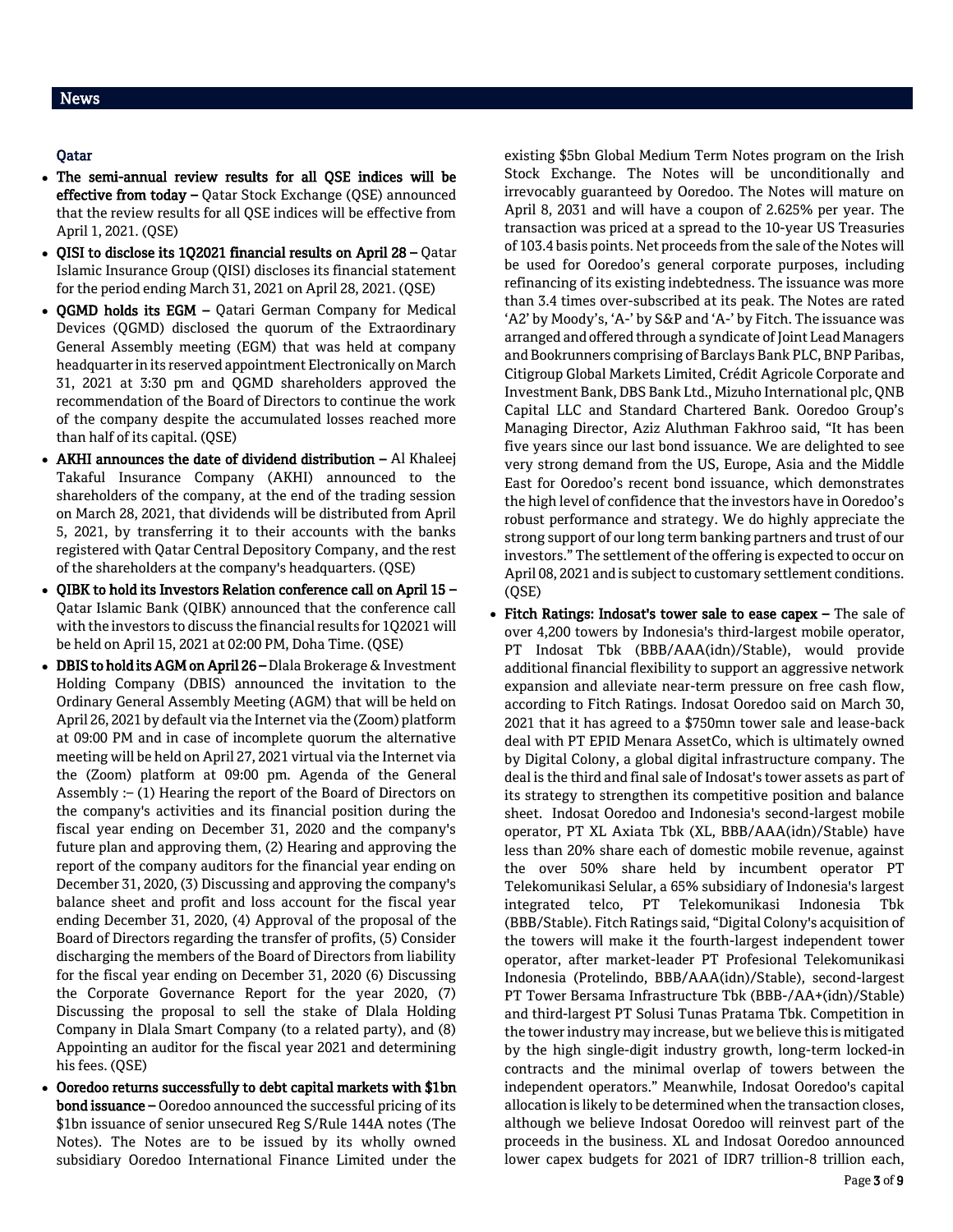against our forecast of IDR8 trillion-9.5 trillion, but both telcos are also funding network expansion and fiberisation efforts through finance leases. We believe sustained high investments are needed to support the continued demand for data services in light of intense competition and the country's limited spectrum. (Bloomberg)

- $\bullet$  Hike in fuel prices Qatar Petroleum (QP) announced yesterday the fuel prices for April, with an increase in both petrol and diesel prices. Qatar Petroleum set the price of a liter of diesel at QR1.70 for April, compared to QR1.60 per liter for March, while the price of Petrol Super (95) is set at QR1.85 per liter for April, compared to QR1.65 for March. It also set Petrol Premium (91) price at QR1.80 per liter for April, compared to QR1.60 for March. (Gulf-Times.com)
- Qatar's foreign reserves rises MoM to QR204.9bn in February Qatar Central Bank has published Qatar's foreign reserves for February 2021 on its website. International reserves and foreign currency liquidity rose to QR204.9bn from QR204.8bn in January 2021. Further, M2 money supply rose 0.8% from year ago and 0.2% MoM. M1 money supply rose 14.6% from year ago and 1.3% MoM. (Bloomberg)
- Emergency services only at private health centers from tomorrow – The Cabinet has decided to stop the provision of medical services in private health facilities, except for emergency cases, from tomorrow (Friday). The private health facilities will be allowed to provide some of their medical services, if possible, through modern means of communication, Qatar News Agency (QNA) reported yesterday. The decision came at the Cabinet's regular meeting yesterday. Following the meeting, HE the Minister of Justice and Acting Minister of State for Cabinet Affairs Dr Issa Saad alJafali al-Nuaimi issued a statement giving the details of the proceedings. At the outset of the meeting, the Cabinet listened to the explanation provided by HE the Minister of Public Health on the latest developments and steps taken to limit the spread of COVID-19. It affirmed the continued implementation of precautionary measures in order to combat the pandemic. The meeting approved the Cabinet's draft decision to reconstitute the Lawyers Admission Committee, and also gave its nod to the draft decision of HE the Minister of Transport and Communications to establish sections in the administrative units of the general authority for civil aviation and define their functions. (Gulf-Times.com)
- UDCD's Gewan Island marks five million safe man-hours United Development Company (UDCD) announced a major safety milestone of exceeding five million safe working-hours without any Lost Time Injury (LTI) across its operations in Gewan Island. While this milestone demonstrates UDCD's commitment to maintaining a safe working environment, it is especially significant in view of the project's magnitude, complexity and fast track nature as UDCD manages four very diverse but highly interrelated work packages. In this context, UDCD's construction team and project contractors continue to promote the highest construction health & safety standards with proactive management by ensuring close cooperation and communication on COVID-19 mitigation measures, logistics, emergency and contingency planning, inclement weather preparation and general health and safety, which has played a major role in accelerating Gewan Island's development pace. As

such, Building & Landscaping Contractor, China Railway 18th Bureau Group is performing successfully and has exceeded expectations to date. Crystal Residence buildings are progressing horizontally and vertically rapidly with seven out of 15 buildings ahead of schedule and two already reached roof level. (Peninsula Qatar)

- Doha Bank first Qatar lender to launch full suite of Visa Corporate Card solutions – Doha Bank has collaborated with Visa, the world's leader in digital payments, to become the first bank in Qatar to launch a full suite of Visa Corporate Card solutions catering for SMEs and Corporate Clients in Qatar. The launch revealed Doha Bank's new Visa Corporate Card solutions, whereby businesses and corporates are able to manage and have greater control over their employee expenses, travel & entertainment expenses and general business expenses in a simple and easy manner. Businesses and corporates are now able to simply go online and access a self-service tool – Visa Payment Controls, where they are able to effectively manage their Visa Corporate Card program by establishing limits for each card, establishing account alerts and avoid improper business spend by placing robust controls around time, location, category and spending limits. (Qatar Tribune)
- XBRL results disclosures to enhance transparency in market, says QSE – QSE's CEO yesterday said the listed companies' disclosure of the fourth quarter results using XBRL (Extensible Business Reporting Language) will stand in good stead in enhancing the transparency in the market. "This initiative alongside previous initiatives, such as the investor relation rules and ESG guidelines, will improve the transparency of our markets," QSE's CEO, Rashid bin Ali al-Mansoori said in a tweet yesterday. He said the use of unified and internationally approved language for disclosure will increase the quality of disclosure in the market since the disclosure system complies with the international financial reporting standards. The XBRL systems covers both financial statements (annual, semi-annual and quarterly) and non-financial disclosures (including, but not limited to, corporate announcements, corporate actions and other regulatory announcements). (Gulf-Times.com)
- PwC sheds light on new normal facing Qatar's manufacturing industry – Global professional services firm PwC yesterday launched a new paper in Qatar, 'Driving Value Creation in the Qatari Industrial Manufacturing Industry'. Considered through the lens of the global pandemic, with significantly reduced demand, supply chain disruption, working capital issues and the impact of local lockdowns, the paper gives an overview of the journey to value creation within the Qatari industrial manufacturing industry. Kamal Fayed, Transaction Services Partner based in Doha and PwC's Deals practice lead in Qatar, said, "Industrial Manufacturing is a key growth sector within the country and is at the heart of Qatar National Vision 2030 aims to develop a competitive and diversified economy. During the course our research for this paper, we uncovered valuable insights and recommendations that may prove valuable in reshaping Qatari Industrial Manufacturing and in seizing opportunities that are presented in a post-pandemic world. The value chain across many organizational structures has received a shock, however there is considerable opportunity here for the country, as globalization affords new deal opportunities in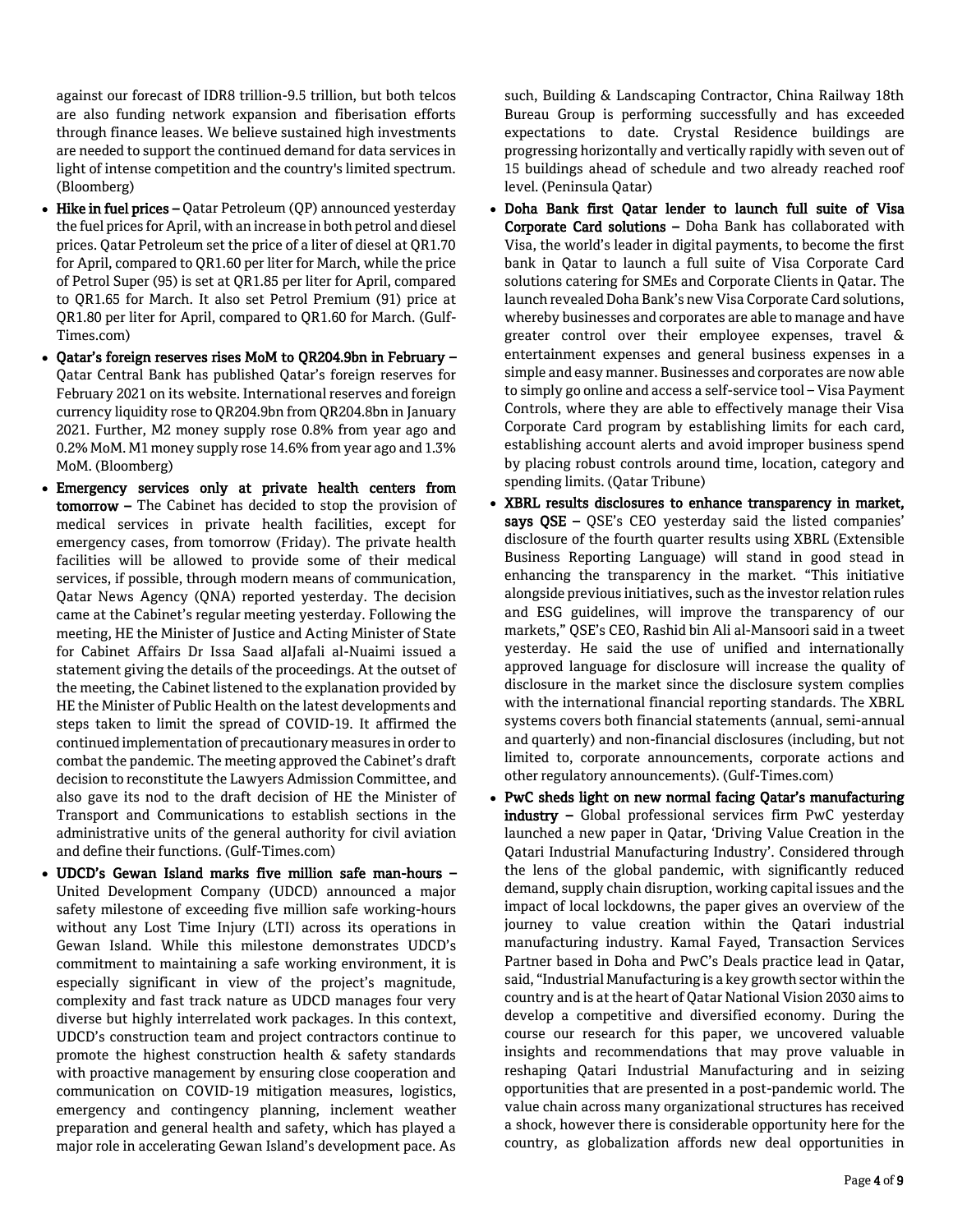Qatar," he added. The paper identifies four key areas to drive positive transformation in Industrial Manufacturing including: Build supply chain resilience, Champion technological innovation, Optimize your investment strategy, Align with Qatar Vision 2030 as a catalyst for growth and change. (Peninsula Qatar)

- Nod to draft Amiri decision to establish Qatar Tourism The Cabinet yesterday approved a draft Amiri decision to establish Qatar Tourism, QNA reported. The preparation of the draft resolution comes to replace Amiri Decree No 74 of 2018 establishing the National Tourism Council. This came at the Cabinet's regular meeting yesterday, chaired by HE the Prime Minister and Minister of Interior Sheikh Khalid bin Khalifa bin Abdulaziz al-Thani via video conference. QNA said, "Qatar Tourism aims to regulate, develop and invest in the tourism and hospitality industry, demonstrate the civilization, cultural, artistic and tourism features of the State, and cooperate with all activities, services and entities operating in the tourism sector within the State." (Gulf-Times.com)
- Qatari-Saudi Follow-up Committee meeting starts The first meeting of the Qatari-Saudi Follow-up Committee kicked off in Riyadh yesterday. The meeting was chaired on the Qatari side by HE Special Envoy of the Minister of Foreign Affairs for Regional Affairs ambassador Ali bin Fahad al-Hajri, and on the Saudi side by Undersecretary of the Ministry of Foreign Affairs for Political and Economic Affairs Eid al-Thaqafi. The meetings of the committee come in implementation of the will of the two countries' leaderships and what was included in Al-Ula Declaration, and an embodiment of the fraternal ties between the two brotherly countries. (Peninsula Qatar)

#### International

- WTO hikes 2021 trade growth forecast, but COVID-19 risks linger – The World Trade Organization (WTO) slightly raised its growth forecast for global goods trade this year, but said the outlook was clouded by risks from the roll-out of coronavirus vaccines and the possible emergence of vaccine-resistant strains. WTO Director-General, Ngozi Okonjo-Iweala told a news conference on Wednesday that vaccines had given the world a chance of stopping the disease and jump-starting the economy. "But this opportunity could be squandered if large numbers of countries and people do not have equal access to vaccines," she told a news conference. The WTO is forecasting merchandise trade will grow this year by 8.0% after a fall of 5.3% in 2020. That compares with October figures of respectively 7.2% growth and a 9.2% decline. It forecast 4.0% growth in 2022. The WTO said short-term risks were "firmly on the downside" and centered on pandemic-related factors. (Reuters)
- IMF: US dollar share of global FX reserves in fourth quarter hits lowest in 25 years – The US dollar's share of currency reserves plunged in the fourth quarter last year to its lowest since 1995, International Monetary Fund (IMF) data showed on Wednesday, but some analysts said the drop was due in part to valuation adjustments. Global reserves, which are reported in US dollars, are assets of central banks held in different currencies used primarily to support their liabilities. Central banks sometimes use reserves to help support their respective currencies. The greenback's share slid to 59% in the fourth quarter, from 60.5% in the third, declining for three straight quarters. Its share in

1995 was 58%. Still, the dollar has the largest share of currency reserves held by global central banks. It posted a high of a nearly 73% share in 2001, data showed. More importantly, analysts said reserves held in US dollars rose to an all-time peak of \$7 trillion in the fourth quarter, compared with \$6.939tn in the third. Reserves held in euros, meanwhile, rose 7% on a quarterly basis to \$2.52tn. (Reuters)

- US private payrolls post biggest gain in six months; housing market cooling - US private employers hired the most workers in six months in March as more Americans got vaccinated against COVID-19, pushing the economy towards a broader reopening, which is expected to unleash a strong wave of pent-up demand in the coming months. Though the private payrolls gain shown in the ADP National Employment Report on Wednesday was slightly below economists' expectations, the jump in hiring aligned with a recent improvement in labor market conditions. The broad-based increase was led by the leisure and hospitality industry. The labor market and economy are also being supported by the White House's massive \$1.9tn pandemic relief package. "Companies were hiring again in March and the economy was roaring," said Chris Low, chief economist at FHN Financial in New York. Private payrolls surged by 517,000 jobs this month after rising 176,000 in February. Economists polled by Reuters had forecast private payrolls increasing by 550,000 jobs in March. The leisure and hospitality sector added 169,000 jobs after only 51,000 in February. Construction payrolls rebounded by 32,000 jobs, while hiring at factories rose by 49,000 positions. The ADP report is jointly developed with Moody's Analytics. (Reuters)
- US pending home sales fall more than expected in February Contracts to buy US previously owned homes fell for a second straight month in February, signaling a cooling in the housing market in the months ahead as accelerating prices amid tight supply and rising mortgage rates reduce affordability. The National Association of Realtors (NAR) said on Wednesday its Pending Home Sales Index, based on contracts signed last month, tumbled 10.6% to 110.3, with contracts falling in all four regions. Economists polled by Reuters had forecast pending home contracts, which become sales after a month or two, would decline 2.6% in February. Compared to a year ago, pending home sales slipped 0.5% in February. Contracts had increased for eight straight months on a year-on-year basis. The decline in contracts suggested sales of previously owned homes could fall further in March after dropping sharply in February. The supply of existing homes is at a record low. (Reuters)
- Euro zone inflation continued to surge in March Euro zone inflation jumped in March, taking another step higher in what is likely to be a temporary but sharp climb that may put consumer price growth above the European Central Bank's near 2% target later this year. Inflation in the 19 countries sharing the euro accelerated to 1.3% in March from 0.9% a month earlier, up from a string of negative readings late last year but in line with analysts' expectations, a flash estimate from Eurostat, the European Union's statistics office, showed on Wednesday. Inflation picked up on higher energy and non-processed food prices but services costs were in line with the headline figure and non-energy industrial goods inflation fell sharply. The ECB had already predicted the surge, warning that inflation may even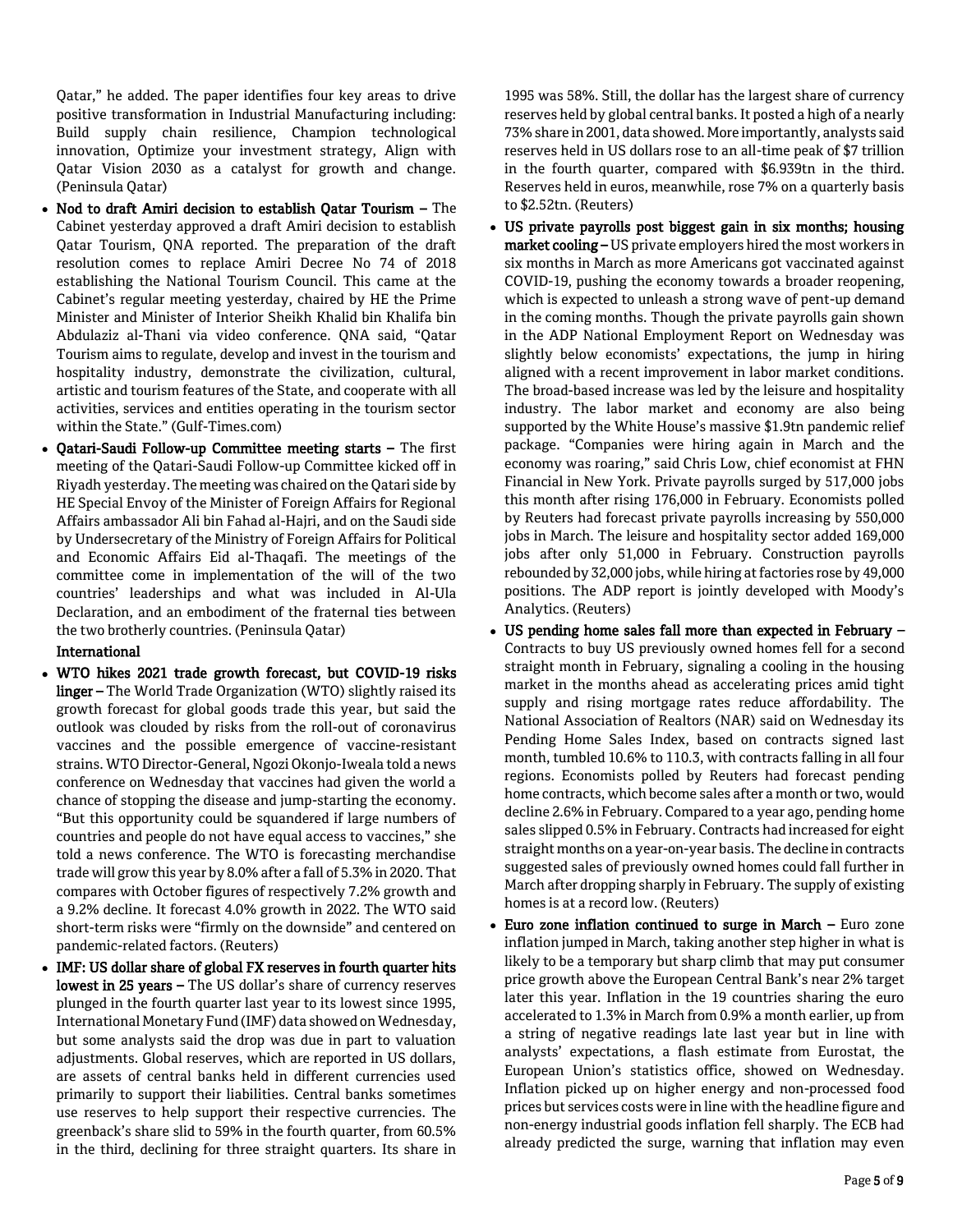exceed its target by the close of the year but has promised to look past what it expects to be a temporary spike. It then sees inflation languishing beneath its target for years to come. (Reuters)

- UK economy grew more than thought at end of miserable 2020 Britain's coronavirus-hammered economy grew more quickly than previously thought in the final three months of last year but still shrank by the most in more than three centuries in 2020 as a whole, official data showed on Wednesday. The figures also revealed the biggest pile of household savings on record last year, which the Bank of England thinks will fuel a recovery when consumers are freed from lockdown. Gross domestic product increased by 1.3% between October and December from the previous three-month period, the Office for National Statistics said. Economists polled by Reuters had expected the growth rate to remain at the ONS' preliminary 1.0% estimate. In 2020, gross domestic product fell by 9.8% from 2019, only slightly less sharp than an initial estimate of a 9.9% slump. Britain's economy suffered the biggest drop of all countries in the Organisation for Economic Co-operation and Development except for Argentina and Spain last year, OECD data has shown. It remained 7.3% smaller than before the pandemic, in inflation-adjusted terms, the second biggest drop among eight major economies listed by the ONS. (Reuters)
- German jobless falls in March despite protracted lockdown German unemployment fell in March, data showed on Wednesday, as lockdown measures to curb the coronavirus in Europe's biggest economy had a limited effect on the labor market. The Federal Labour Office said the number of people out of work fell by 8,000 in seasonally adjusted terms to 2.745 million. The unemployment rate remained unchanged from the previous month at 6.0%. Germany is struggling to control a third wave of the pandemic and has been in lockdown since November although some measures were eased in early March with schools and hairdressers re-opening. "We saw a noticeable spring recovery in March despite the rising (coronavirus) infections and the constraints for some areas of the economy," Labour Office Chief, Detlef Scheele said. (Reuters)
- Japan business mood improves to pre-pandemic levels on global recovery hopes – Japanese big manufacturers' sentiment improved to pre-pandemic levels in the first quarter and companies stepped up capital spending plans, suggesting the export-reliant economy was benefiting from a solid recovery in global demand. Confidence among big non-manufacturers also recovered from three months ago, underscoring the fading strains from the coronavirus pandemic, a central bank survey showed on Thursday. The headline index for big manufacturers' sentiment rose to plus 5 in March from minus 10 in December, the Bank of Japan's closely watched "tankan" survey showed, marking the third straight quarter of improvement and hitting the highest level since September 2019. It compared with market forecasts of a flat reading. "The further strong rebound in the Q1 Tankan supports our view that the economy's recovery from the pandemic will gather pace again soon," said Tom Learmouth, Japan economist at Capital Economics. The data offers some relief for policymakers striving to revitalize the pandemic-hit economy as a fourth wave of infections raises uncertainty about the outlook. (Reuters)

• Japan's March factory activity grows at faster pace on demand **recovery –** Japan's factory activity expanded at a faster pace in March, as an uptick in orders pushed up output levels, with firms seeing demand recover further from the pain of the coronavirus pandemic at home and abroad. The private-sector survey likely offers some relief to Prime Minister, Yoshihide Suga's government, as policymakers face pressure to speed up a patchy economic recovery that is expected to stall in the first quarter. The final au Jibun Bank Japan Manufacturing Purchasing Managers' Index (PMI) rose to a seasonally adjusted 52.7 in March from the previous month's 51.4 reading. The rise in the headline figure, which was stronger than a preliminary 52.0 reading, marked the fastest expansion in manufacturers' activity since October 2018. Output levels rose for the second straight month, with firms reporting that overseas and domestic demand continued to recover as the impact of the health crisis began to dissipate. But new overseas orders expanded at a slower pace than in February, with firms reporting that external demand strength was centered on Asian economies such as China and South Korea. (Reuters)

#### Regional

- OPEC+ panel lowers oil demand growth forecast OPEC+ has lowered its 2021 oil demand growth forecast by 300,000 bpd reflecting concerns about the market's recovery as new coronavirus lockdowns take hold, a report from its experts panel meeting seen by Reuters showed. The Joint Technical Committee, which advises the group of oil-producing nations that includes Saudi Arabia and Russia, met on Tuesday ahead of a ministerial meeting on Thursday to decide output policy. "Despite the ongoing destocking of commercial OECD stocks, they remain above the 2015-2019 average, while recognizing that prevailing volatility in the market structure is a signal of fragile market conditions," the panel said in the report. Under its base case scenario, it expects oil demand to grow by 5.6 million barrels per day this year, down by 300,000 bpd from its previous forecast. It also raised its global supply growth forecast by 200,000 bpd to 1.6mn bpd. As a result, it sees oil stocks in the industrialized world dipping below the 2015-2019 average in August, a month later than it previously forecast. (Reuters)
- Reuters survey: OPEC oil output rises in March, led by Iran OPEC oil output has risen in March as higher supply from Iran countered reductions by other members under a pact with allies, a Reuters survey found, a headwind for its supply-limiting efforts if Tehran's boost is sustained. The 13-member Organization of the Petroleum Exporting Countries pumped 25.07mn bpd in March, the survey found, up 180,000 bpd from February. Output has risen every month since June 2020 with the exception of February. The rise in Iranian supply comes as OPEC and allies, known as OPEC+, have delayed unwinding more of their output cuts as the impact of the pandemic persists. OPEC+ meets on Thursday and delegates expect most cuts will be kept. (Reuters)
- Saudi plans economic overhaul with \$3.2tn investment by 2030 – Saudi Arabia has announced plans to pump investments worth \$3.2tn into the national economy by 2030, roping in the oilreliant Kingdom's biggest companies in a major new economic diversification push. The announcement by Crown Prince Mohamed bin Salman underscores an effort to jumpstart the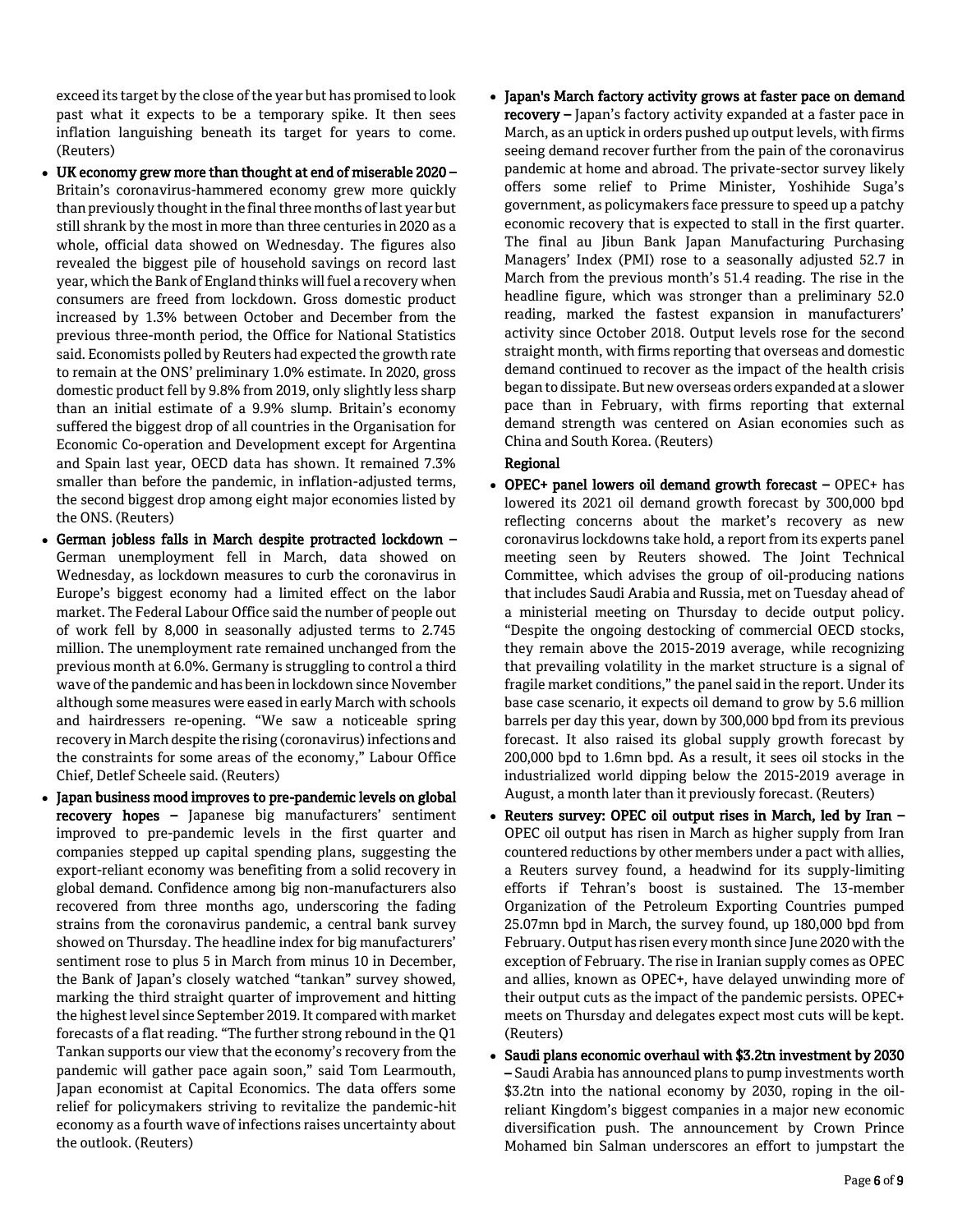domestic economy amid high youth unemployment and a coronavirus-triggered downturn. "The total investment injected into the national economy is expected to reach 12tn riyals (\$3.2tn) by 2030," Prince Mohamed said in a speech carried by state television. Twenty-four of the kingdom's biggest companies, including energy giant Aramco and petrochemical firm SABIC, will lead the investment drive by contributing SR5tn over the next decade, the Crown Prince told reporters later at a virtual briefing. He said the companies, many of them listed, had agreed to lower their dividends and redirect the money into the domestic economy in exchange for incentives such as subsidies. The Public Investment Fund (PIF), the kingdom's sovereign wealth fund, will provide 3tn riyals. And the remaining 4tn riyals will come from a new "national investment strategy", which will soon be announced, Prince Mohamed said. The initiative will help boost economic growth, create hundreds of thousands of new jobs and strengthen the private sector, he added. The program is part of a mammoth \$7tn investment plan over the next decade, which will include huge government spending to spur the domestic economy, the Prince said. (Gulf-Times.com)

- Saudi Arabia and Iraq keen to accelerate restoration of balance to oil markets – Saudi Arabia and Iraq are keen to accelerate the restoration of balance to oil markets by committing to the implementation of the OPEC+ agreement, Saudi state news agency (SPA) said on Wednesday. The statement came during an official visit by Iraqi Prime Minister, Mustafa al-Kadhimi to Riyadh. "The two countries cooperate through their partnership in the Organization of Petroleum Exporting Countries (OPEC), as well as in the OPEC+ group, in order to stabilize the oil markets, and together they are keen to accelerate the restoration of balance to the markets by committing to the implementation of the OPEC Plus+ agreement," SPA said. (Reuters)
- Saudi Arabia, Iraq to establish a \$3bn joint fund Saudi Arabia and Iraq agreed to establish a joint fund, with an estimated capital of \$3bn, as a contribution from the kingdom in promoting investment in Iraq's economic fields, Saudi state news agency (SPA) reported on Wednesday, citing a joint statement. The joint fund will be for the "benefit of the Saudi and Iraqi economies, with the participation of the private sector from both sides," the statement added. (Reuters)
- Saudi Arabia's new private sector investment plans could dim allure for stocks – Saudi Arabia's plan to push its top companies to invest \$1.33tn in the Kingdom by 2030 by cutting dividends may accelerate economic diversification efforts but could also risk dimming the allure of local stocks for investors. Crown Prince Mohammed bin Salman said on Tuesday that oil firm Saudi Aramco and petrochemical firm SABIC would account for 60% of the investment and mentioned as other big players in the program Saudi Telecom, dairy products firm Almarai and National Shipping Co (NSC). "This is largely about the government shifting capital from one part of its portfolio to another for projects that may not pass the hurdle rate for required returns for a truly autonomous private sector," Head of equity strategy at Tellimer, Hasnain Malik said. (Reuters)
- Saudi unemployment falls to 12.6% in fourth quarter of 2020 Unemployment among Saudi citizens fell to 12.6% in the fourth quarter of 2020 from 14.9% in the third quarter, official data from the world's biggest oil exporter showed on Wednesday. The

government has been pushing through economic reforms since 2016 to create millions of jobs and reduce unemployment to 7% by 2030. The plans were disrupted by the coronavirus crisis that sent oil prices plummeting last year. The General Authority for Statistics said it "took a closer look at the group of Saudi unemployed in order to inform policy makers and the general public and to produce additional labor market indicators for Saudi Arabia." It said 93% of survey respondents said they would accept a job in the private sector, but many unemployed Saudis would reject jobs with long commutes. (Reuters)

- Saudi Aramco role in private investment drive guided by business not state, says CEO – Saudi Aramco will set strict business criteria for ventures it backs under a new private partnership initiative to help diversify the kingdom's oil-reliant economy and was not being pushed into projects by the state, the CEO said. His comments in an interview on Wednesday came a day after Saudi Crown Prince Mohammed bin Salman announced the new Shareek (Partner) initiative, in which the state-controlled oil giant and petrochemical firm SABIC would lead private sector investments worth \$1.3tn by 2030. The new program is part of efforts to mobilize private investment in the world's biggest oil exporter, helping the kingdom diversify away from crude sales that still generate more than half the state's income. (Reuters)
- Saudi Aramco completes low-sulfur diesel units at Ras Tanura refinery - Saudi Aramco is producing ultra-low-sulfur diesel at its Ras Tanura refinery after completing work to upgrade oilprocessing units and build a fuel distribution system, co. says in weekly newsletter. Aramco completed network of pumps, storage tanks and transfer pipelines between refinery and distribution terminal; fuel to supply domestic and international markets. ULSD will meet the domestic fuel requirements for cleaner-burning fuel. Aramco also upgrading Ras Tanura gasoline units to increase production by 60k bpd. (Bloomberg)
- Saudi Arabia's late-night dividend announcement may help Aramco – The Saudi Crown Prince's late-night announcement that Aramco could reduce payouts to the state will potentially alleviate the strain on the oil giant's balance sheet. The details are still unclear, the move took investors by surprise and the company's Chief Executive Officer said on Wednesday it was still capable of maintaining the full dividend. But the move could free up some of the \$73.5bn of annual dividend payments Aramco makes to the government, which owns 98% of the company. Payouts to minority shareholders, who get roughly \$1.5bn, will be maintained - as promised in the terms of a 2019 initial public offering. (Bloomberg)
- Saudi construction firm Binladin to propose restructuring terms to lenders – Binladin International Holding Group, Saudi Arabia's biggest construction company, will hold a virtual meeting with lenders on Wednesday to discuss a recapitalization proposal approved by its board, the company said. Binladin has been in talks since last year to refinance billions of dollars in debt, appointing Houlihan Lokey as financial adviser, sources have said. The company's board proposed that creditors maintain existing security packages and lenders be given several paths to increase their recovery of loans, Binladin told Reuters. The proposal would align "stakeholder incentives to support the company," it said in its statement, adding Binladin was well-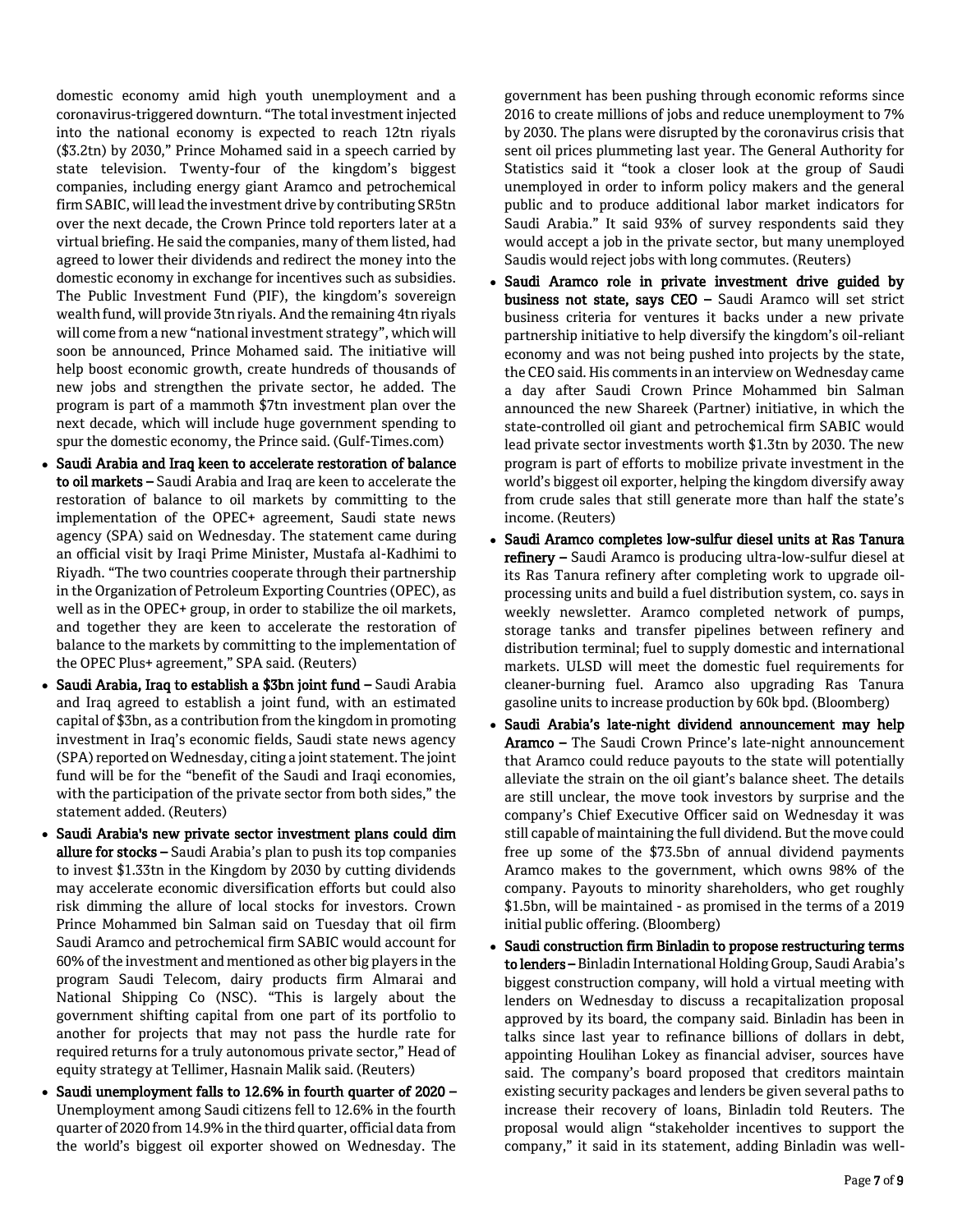positioned to capitalize on opportunities in Saudi Arabia. (Reuters)

- Saudi Arabia's bourse invites banks to pitch for roles in its upcoming IPO – Saudi Arabia's bourse, Tadawul, has invited banks to pitch for roles in its highly-anticipated flotation, three sources told Reuters on Wednesday. With a market capitalization of \$2.5tn, Tadawul is the Arab world's largest stock exchange. Tadawul hired HSBC in 2016 to manage an initial public offering (IPO) initially planned for 2018 but put that on hold due to oil giant Saudi Aramco's record \$29.4bn listing at the end of 2019. A request for proposals (RFP) was sent to a number of international and local banks to determine their roles for the bourse's upcoming share offering, said the sources, declining to be named as the matter is not public. (Reuters)
- Saudi CMA approves listing of three companies in parallel market – The Saudi Capital Market Authority (CMA) approves direct listing of the shares of Natural Gas Distribution, Fesh Fash Snack Food Production and National Fertilizer in the Kingdom's parallel stock market. Buying shares will be limited to qualified investors. Approval on the listing application shall be valid for 6 months. (Bloomberg)
- Dubai's DEWA signs \$410mn water desalination agreement with Utico - The Dubai Electricity and Water Authority signed on Wednesday with United Arab Emirates-based company Utico a 35-year water purchase and shareholding agreement for a desalination plant, Dubai government's media office said on its website. The project, in Hassyan, south of Dubai, is expected to be completed by March 2024 at a cost \$410mn, it said. (Reuters)
- Mubadala seizes on 144% stock rally to sell stake in top builder Abu Dhabi wealth fund Mubadala Investment Co. sold a \$950mn stake in Aldar Properties, cashing in on a surge in the developer's shares after it was awarded contracts worth billions of dollars. Mubadala, the \$232bn sovereign wealth fund, sold a 12% stake in Aldar to Alpha Dhabi Holding, a name little known to investors. Mubadala will remain the largest shareholder in the company, which is the biggest developer in the UAE, with a 25% stake. Aldar's stock is up 144% over the past year after the company became the developer of choice for Abu Dhabi, which signed off on deals worth \$12.3bn in January. "Mubadala's ability to monetize part of the Aldar stake is good news," Chief Strategy Officer at Al Dhabi Capital Ltd, Mohammed Ali Yasin said. "The question is: will this strategic investor be dormant or will he be looking to change things. And in that case the fact Mubadala kept a large stake should be reassurance of continued government support for the developer." The buyer of Mubadala's stake is a subsidiary of Alpha Dhabi, Sublime Commercial Investment, which has few investments in the country. (Bloomberg)
- Kuwait cautiously optimistic that oil demand will improve Kuwait's Oil Minister, Oil Mohammad Abdulatif al-Fares expressed "cautious optimism" on Wednesday that the global oil demand will improve as COVID-19 vaccination programs gather pace and industrial output recovers. Speaking ahead of a joint meeting of the Organization of Petroleum Exporting Countries and other major oil producers, he said the market supply/demand balance has largely improved as result of output cuts implemented by the group known as OPEC+, according to

state news agency KUNA. He called on the group to the fully comply with these cuts. (Reuters)

- Oman to sell OMR100mn of 5.5% 2028 bonds on April 20 Oman plans to sell OMR100mn of bonds due on April 22, 2028 in an auction on April 20. (Bloomberg)
- Bahrain's February consumer prices fall 3.0% YoY Bahrain's consumer prices fell 3.0% in February YoY, according to the Bahrain Central Informatics Organisation. (Bloomberg)
- Bahrain's NOGA sells \$600mn in 8-year Islamic bonds Bahrain's National Oil and Gas Holding Company (NOGA Holding) launched eight-year Sukuk, or Islamic bonds, on Wednesday to raise \$600mn at 5.25%, a document from one of the banks on the deal showed. NOGA, wholly owned by the Bahraini government, had given initial price guidance of 5.75%- 5.875% for the Sukuk. Earlier in the day, the company was expected to issue \$500mn but upped the size and brought the pricing down after receiving more than \$2.9bn in demand. A source close to the deal said launching 50-62.5 bps tighter than initial guidance "is unheard of in current markets" and that other emerging markets deals generally move around 25 bps. Gulf International Bank, HSBC, JPMorgan and BNP Paribas arranged the deal. (Reuters)